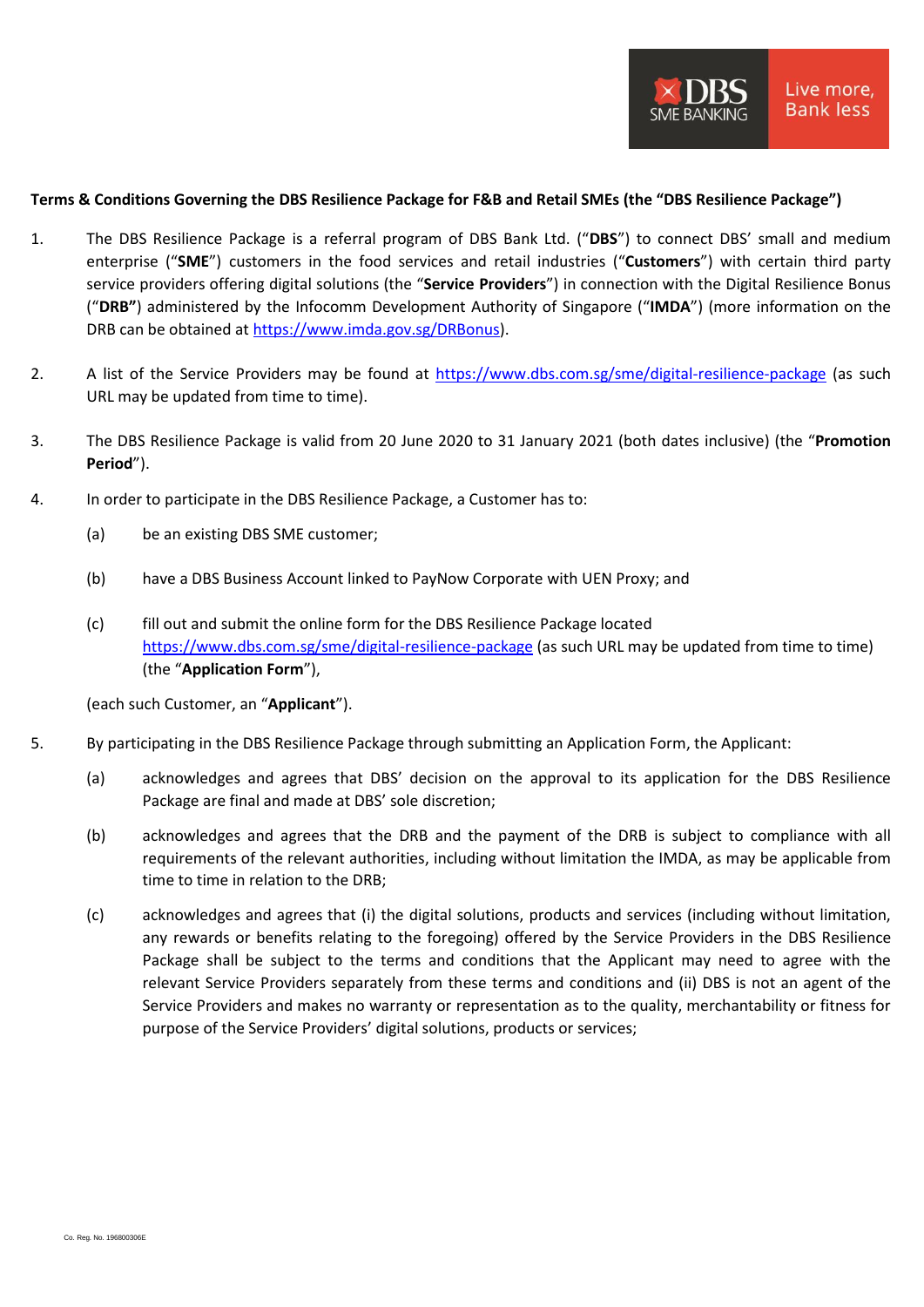- (d) acknowledges and agrees that any disputes arising out of any transactions in relation to such digital solutions, products and services are to be resolved directly with the relevant parties and DBS shall not be liable for any such disputes.
- (e) confirms that it is lawfully providing its data and the information submitted in the Application Form or any information as may be requested by DBS from time to time in relation to the DBS Resilience Package (including any Personal Data), for DBS to collect, use, disclose, process and store for the purposes of: (i) promoting, conducting and administering the DBS Resilience Package, including any communications relating to the DBS Resilience Package; whether to the Applicant, Service Providers, the IMDA or otherwise, (ii) providing digital solutions, products or services to that Applicant, whether in connection with this DBS Resilience Package, the Rewards (as defined below), any loan application or otherwise; (iii) meeting the operational, administrative and risk management requirements of DBS Group Holdings Ltd. and its related corporations ("**DBS Group**"); and (iv) complying with any requirement, as DBS Group reasonably deems necessary, under any law or of any court, government authority or regulator;
- (f) undertakes, represents and warrants to DBS that in relation to any Personal Data that the Applicant is disclosing to DBS, the Applicant has notified such individual of the purposes for which DBS may use his/her Personal Data and has obtained such individual's consent for the collection, processing, use and disclosure of his/her Personal Data by DBS in accordance with the provisions of the terms and conditions of the DBS Resilience Package; and
- (g) consents to DBS providing information provided by the Applicant, including without limitation information provided in the Application Form and Personal Data of its representatives, to the respective Service Providers and/or to any governmental agency or authority, including without limitation, the IMDA.

For the purposes of this Clause, **Personal Data** means personal data as defined in the Personal Data Protection Act 2012 of the Republic of Singapore and its amendments from time to time.

- 6. Eligible Applicants will be contacted by a DBS representative to confirm their interest. The DBS representative ascertain the viability of the selected solutions and direct such Applicants to the appropriate Service Providers.
- 7. DBS reserves the right to withdraw, substitute or replace the DBS Resilience Package with other solutions without giving prior notice or any reason and without incurring any liability to any party.
- 8. Under no circumstances will DBS be held responsible or liable in any way for any claims, damages, losses, expenses, costs or liabilities whatsoever (including, without limitation, any direct or indirect damages for loss of profits, business interruption or loss of information) resulting or arising directly or indirectly from the Applicant's association to, use of or inability to use the digital solutions, products or services offered by the Service Providers, or from the Applicant's reliance on the information and materials on the digital solutions, products or services that the Service Providers provide on the DBS Resilience Package public webpage or arising from communications or any kind of relationship established between the Applicants and the Service Providers.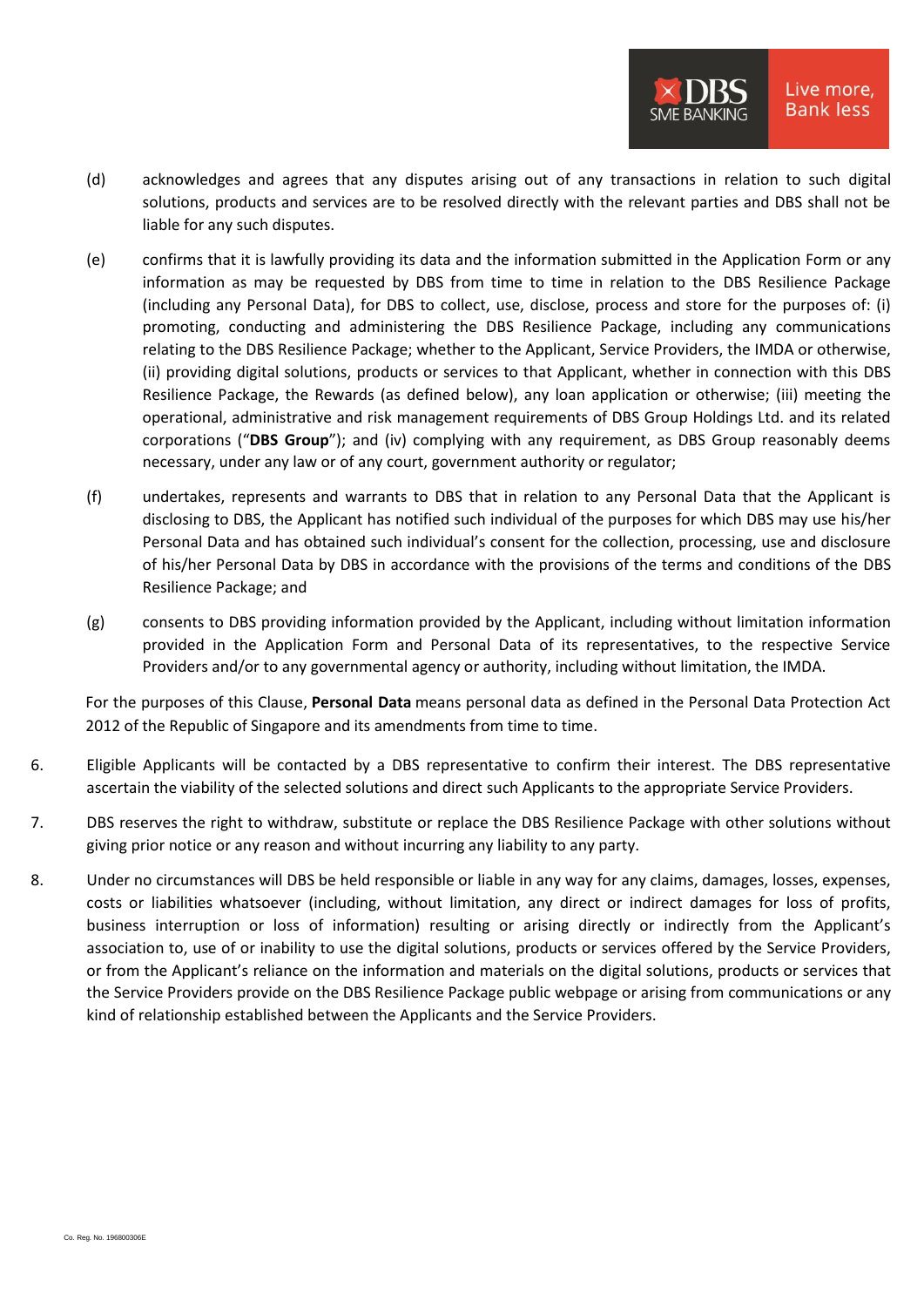- 9. DBS may (but shall not be obliged to) from time to time in its sole discretion provide additional benefits or rewards to an Applicant in relation to DBS products and services and the DBS Resilience Package (the "**Rewards**"). Further details of such Rewards and the additional terms and conditions for such Rewards are as set out in the Schedule to these terms and conditions. In addition, DBS may (but shall not be obliged to) from time to time in its sole discretion provide in conjunction with other DBS' promotions provide other rewards or benefits to an Applicant, such rewards or benefits will be subject to the terms and conditions applicable for such promotions, rewards or benefits.
- 10. DBS may vary these terms and conditions or discontinue the DBS Resilience Package at any time without any notice or liability to any party.
- 11. DBS's decision on all matters relating to the DBS Resilience Package shall be final. No correspondence or claims will be entertained.
- 12. The DBS Resilience Package is not valid with any other on-going offers, promotions, vouchers, rebates or privileges, unless otherwise stated.
- 13. These terms and conditions (including the Schedule) are governed by, and shall be construed in accordance with, the laws of Singapore.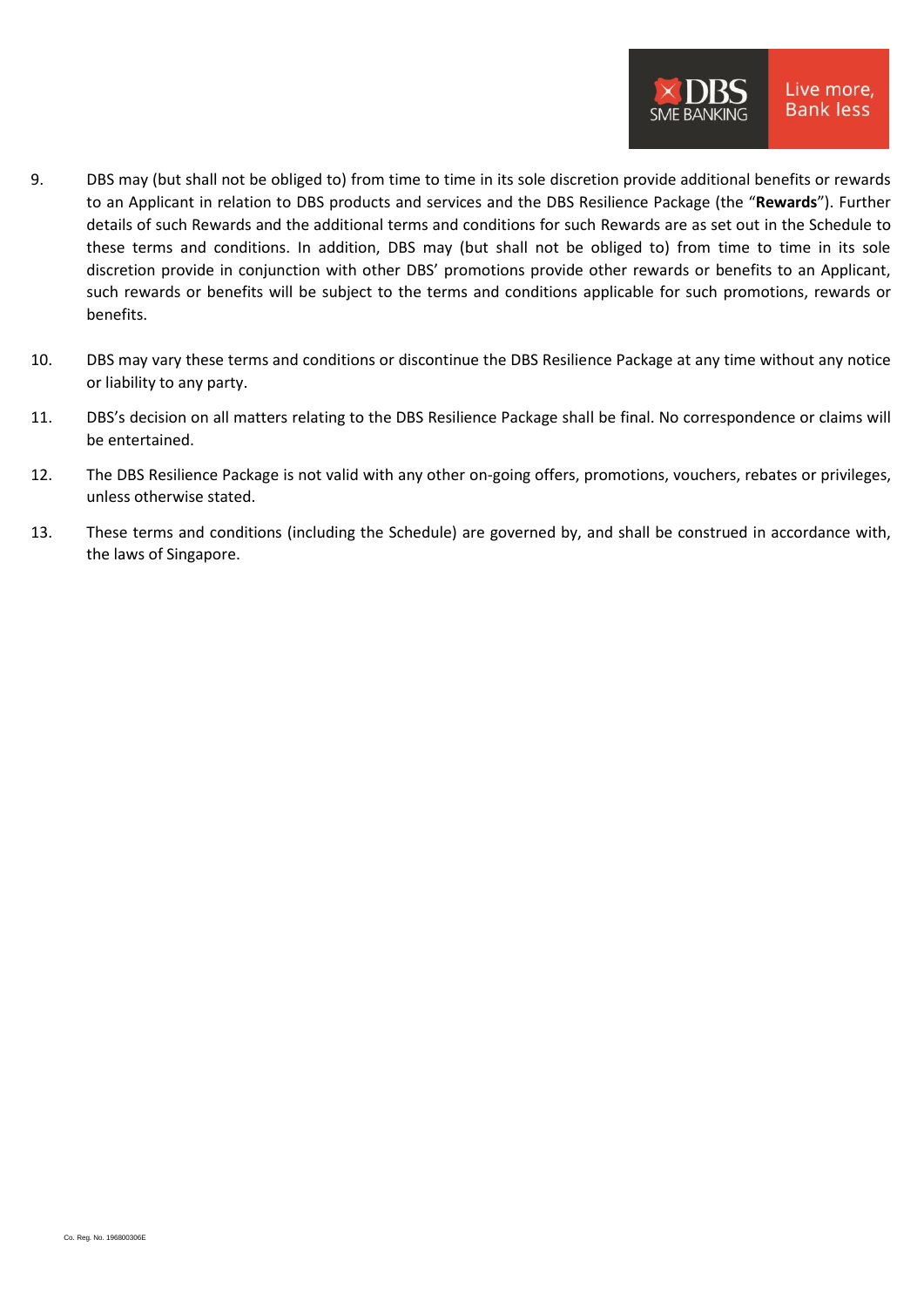## **Schedule**

## **Terms and Conditions for Rewards**

1. Applicants which sign-up or utilise each of the following DBS products and services and fulfil the corresponding Conditions (mentioned in the same row as that product or service) may receive the corresponding Reward (mentioned in the same row as that product or service):

| <b>DBS Product and</b>                       | <b>Conditions for Reward (the</b>                                                                                                                                                                                                                                                                                                                                                                                                                                                                                               | <b>Reward</b>                                                                                                                                                                                                                                                                                                    |
|----------------------------------------------|---------------------------------------------------------------------------------------------------------------------------------------------------------------------------------------------------------------------------------------------------------------------------------------------------------------------------------------------------------------------------------------------------------------------------------------------------------------------------------------------------------------------------------|------------------------------------------------------------------------------------------------------------------------------------------------------------------------------------------------------------------------------------------------------------------------------------------------------------------|
| Service /                                    | "Conditions")                                                                                                                                                                                                                                                                                                                                                                                                                                                                                                                   |                                                                                                                                                                                                                                                                                                                  |
| <b>DBS Start Digital</b><br>Promotion        | An Applicant must sign up for the<br>DBS Start Digital Promotion and<br>utilise at least once (such utilisation<br>determined at DBS's sole discretion),<br>within the promotion period for the<br>DBS Start Digital Promotion, each of<br>the solutions signed up for by that<br>Applicant under the DBS Start Digital<br>Promotion.*<br>*DBS Start Digital Promotion terms<br>and conditions apply. Please visit<br>https://www.dbs.com.sg/sme/start-<br>digital/start-digital-promotion-<br>tnc 310320.pdf for more details. | A one-time S\$100 cash rebate which will be credited to<br>that Applicant's DBS Business Account within 2 months<br>after the Condition set out in the box on the left has<br>been satisfied.                                                                                                                    |
| <b>DBS Business</b><br>Account               | Applicants must sign up for their<br>[first] DBS Business Account within<br>the Promotion Period.                                                                                                                                                                                                                                                                                                                                                                                                                               | A one-time S\$200 cash rebate which will be credited to<br>that Applicant's DBS Business Account within 2 months<br>after the Condition set out in the box on the left has<br>been satisfied. This cash rebate is only applicable for<br>one DBS Business Account sign-up.                                       |
| <b>DBS Temporary</b><br><b>Bridging Loan</b> | Applicants must apply for a DBS<br>Temporary Bridging Loan within the<br>Promotion Period and such loan<br>must be disbursed within the<br>Promotion Period.                                                                                                                                                                                                                                                                                                                                                                    | A one-time \$200 cash rebate which will be credited to<br>that Applicant's DBS Business Account within 2 months<br>after the Condition set out in the box on the left has<br>been satisfied. This rebate is only applicable to a<br>maximum of one DBS Temporary Bridging Loan applied<br>for by that Applicant. |